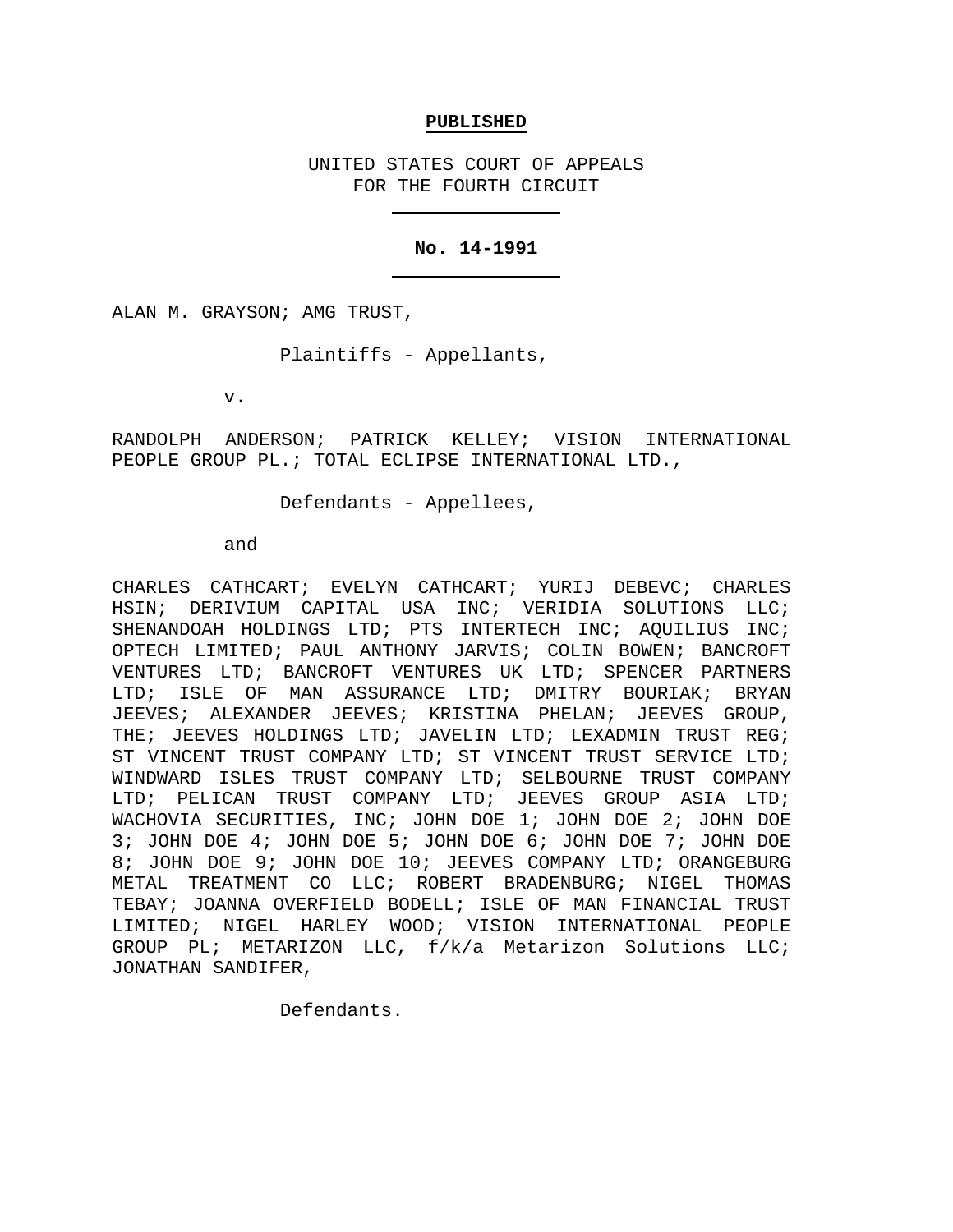### **14-1997**

GRAYSON CONSULTING, INC.,

Plaintiff - Appellant,

and

KEVIN CAMPBELL, Chapter 7 Trustee,

Plaintiff,

v.

VISION INTERNATIONAL PEOPLE GROUP PL.; TOTAL ECLIPSE INTERNATIONAL LTD.,

Defendants - Appellees,

and

EVELYN CATHCART; CHARLES D. CATHCART CRUSADER TRUST;<br>CATHCART INVESTMENT TRUST; CATHLIT INVESTMENT TRUST; CATHCART INVESTMENT TRUST; CATHLIT INVESTMENT TRUST; DIVERSIFIED DESIGN ASSOCIATED LTD; DAVID KEKICH; RED TREE INTERNATIONAL; CHARLES HSIN, a/k/a CH Hsin, Chi Hsiu Hsin; FIRST SECURITY CAPITAL OF CANADA INC; MARCO TOY INC; BANCROFT VENTURES LTD; BANCROFT VENTURES UK LTD; WITCO SERVICES UK LTD; JEEVES GROUP, THE; JEEVES COMPANY LTD;<br>JEEVES HOLDINGS LTD; BRYAN JEEVES; ALEXANDER JEEVES; JEEVES HOLDINGS LTD; BRYAN JEEVES; ALEXANDER JEEVES; KRISTINA PHELAN; PAUL ANTHONY JARVIS; NIGEL THOMAS TEBAY; COLIN CYPH BOWEN; MORIA THOMPSON MCHARRIE; DAVID ANTHONY KARRAN; NIGEL HAMPTON MCGOWAN; FRANCIS GERRARD QUINN; PETER KEVIN PERRY; BRIAN BODELL; ANDREW THOMAS; EDWARD J. BUDDEN; JOANNA OVERFIELD BODELL; CONISTON MANAGEMENT LTD; JAVELIN LTD; ST VINCENT TRUST SERVICE LTD; ST VINCENT TRUST COMPANY LTD; LEXADMIN TRUST REG; ISLE OF MAN ASSURANCE LTD; ISLE OF MAN FINANCIAL TRUST LTD; SPENCER PARTNERS LTD; SPENCER VENTURE PARTNERS LLC; LINDSEY AG; OPTECH LTD; JACK W. FLADER, JR.; JAMES C. SUTHERLAND; ZETLAND FINANCIAL GROUP LTD; FRANKLIN W. THOMASON; DMITRY BOURIAK; NOBLESTREET LTD; FINANCIAL RESOURCES GROUP LLC; STRUCTURED SYSTEMS AND SOFTWARE INC; EAST BAY CAPITAL VENTURES LLC; CLIFFORD LLOYD; NIGEL HARLEY WOOD; TSUEI CONSULTANTS INCORPORATED,

Defendants.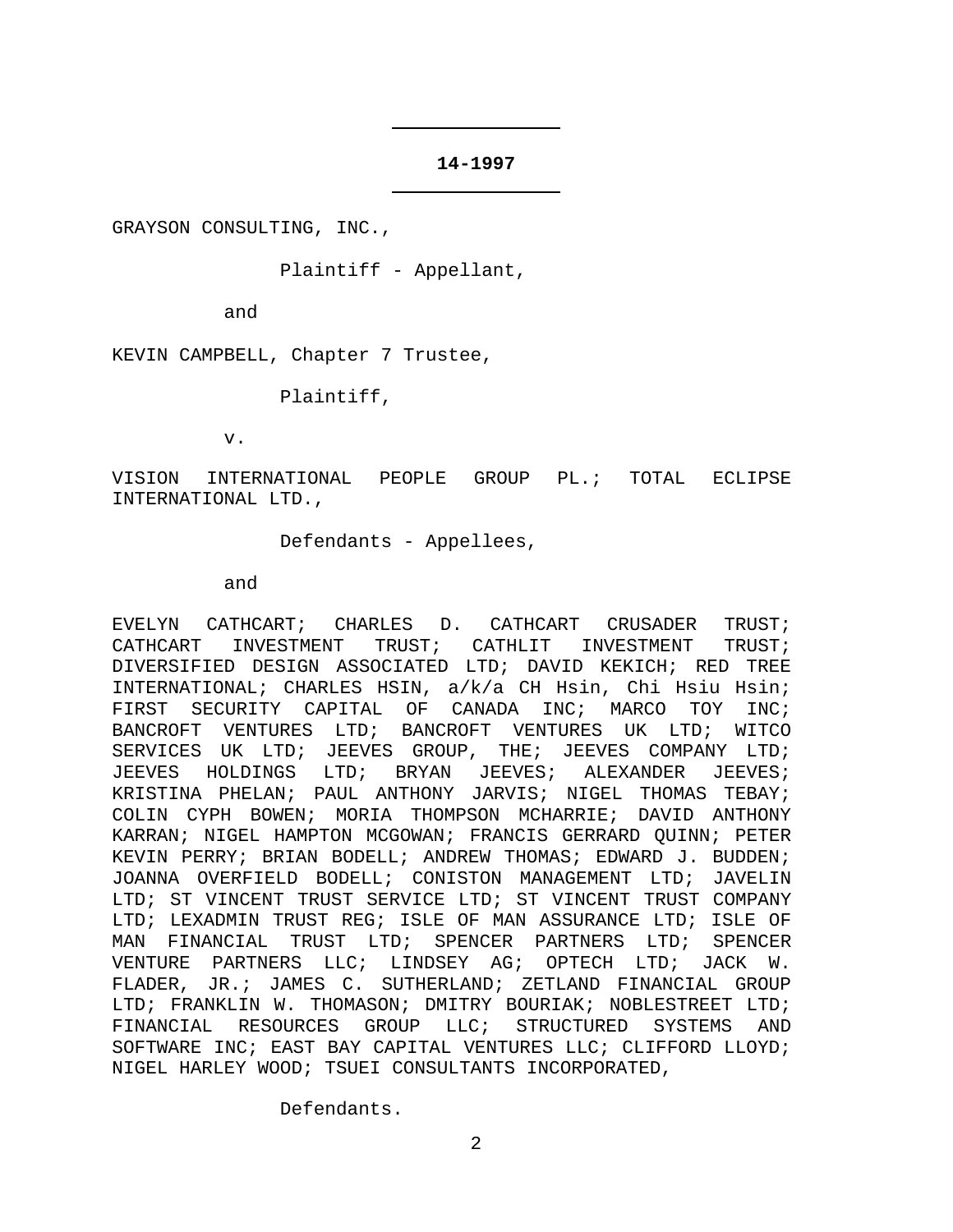Appeals from the United States District Court for the District of South Carolina, at Charleston. David C. Norton, District Judge. (2:07-cv-00593-DCN; 2:07-cv-02992-DCN; 2:08-cv-03129- DCN)

Argued: December 8, 2015 Decided: March 7, 2016

Before WILKINSON, NIEMEYER, and DIAZ, Circuit Judges.

Affirmed by published opinion. Judge Niemeyer wrote the opinion, in which Judge Wilkinson and Judge Diaz joined.

**ARGUED**: Tucker Harrison Byrd, TUCKER H. BYRD & ASSOCIATES, P.A., Winter Park, Florida, for Appellants. Brian Cantwell Duffy, DUFFY & YOUNG, LLC, Charleston, South Carolina; Mark H. Wall, WALL TEMPLETON & HALDRUP, P.A., Charleston, South Carolina, for Appellees. **ON BRIEF**: Katherine A. Stanton, WALL TEMPLETON & HALDRUP, P.A., Charleston, South Carolina, for Appellee Patrick Kelley. Seth W. Whitaker, DUFFY & YOUNG, LLC, Charleston, South<br>Carolina, for Appellee Total Eclipse International Ltd. W. Carolina, for Appellee Total Eclipse International Ltd. Randolph Anderson, Jr., New York, New York, Appellee Pro Se.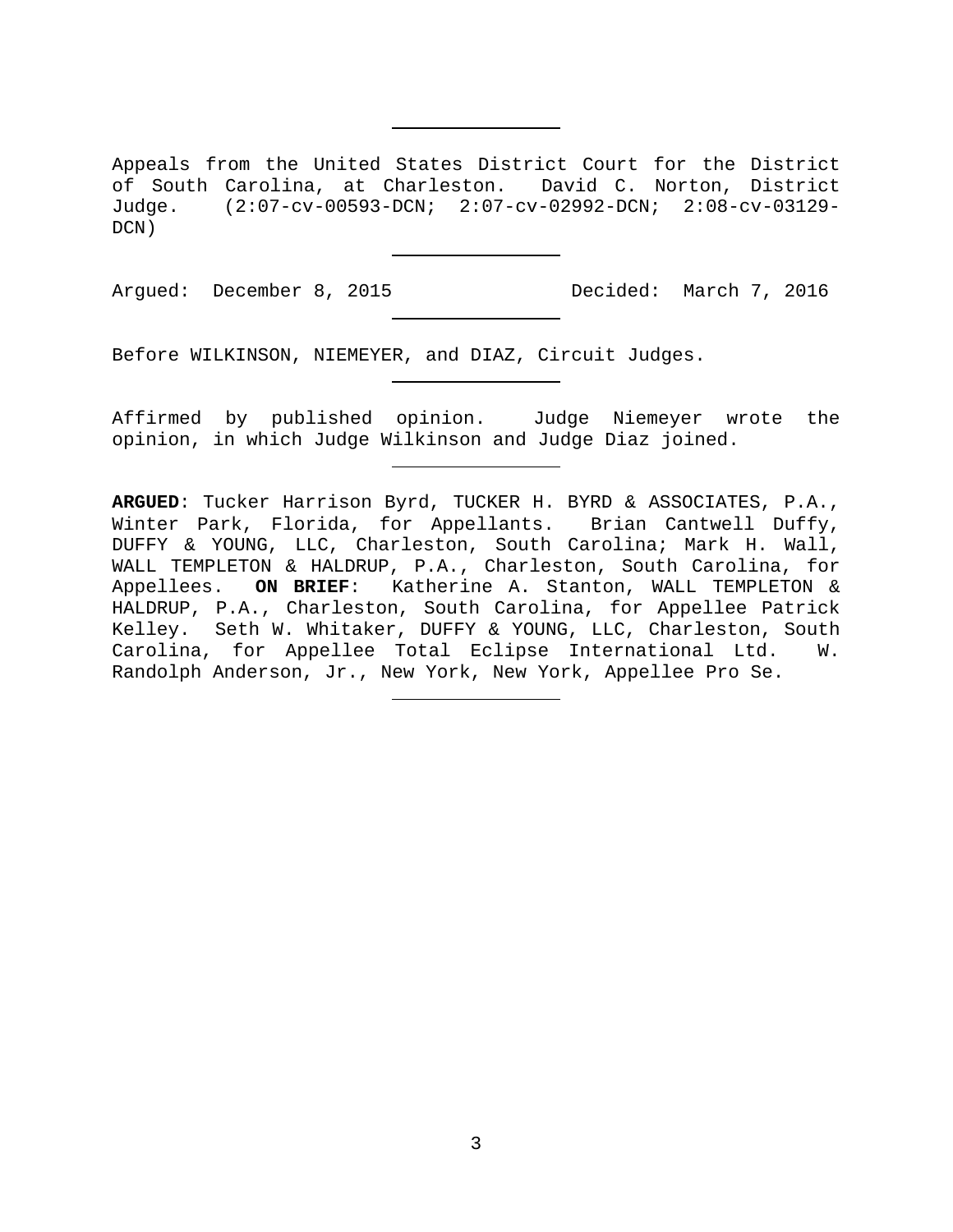NIEMEYER, Circuit Judge:

Victims of a massive, South Carolina-centered Ponzi scheme -- characterized by fraudulent loans secured by the borrowers' publicly traded stock -- obtained a judgment of over \$150 million against Derivium Capital (USA), Inc., its principals, and numerous other participants in the scheme. Alan M. Grayson, AMG Trust, and Grayson Consulting, Inc., three of the plaintiffs, are now pursuing others whom they claim also participated in the scheme.

With respect to the three plaintiffs' claims against Vision International People Group, P.L., a Cypriot company, the district court granted Vision International's motion to dismiss for lack of personal jurisdiction under Federal Rule of Civil Procedure 12(b)(2). And with respect to Grayson's and AMG Trust's claims against Randolph Anderson, Patrick Kelley, and Total Eclipse International Ltd. for aiding and abetting common law fraud, the district court granted those defendants' motion for judgment as a matter of law at trial, concluding that the cause of action was not recognized by South Carolina courts.

The plaintiffs filed separate appeals on the two rulings. In the first, the three plaintiffs contend that, because the district court did not conduct an "evidentiary hearing" in which it took live testimony, it should have assessed the Rule 12(b)(2) motion under the more relaxed standard of whether the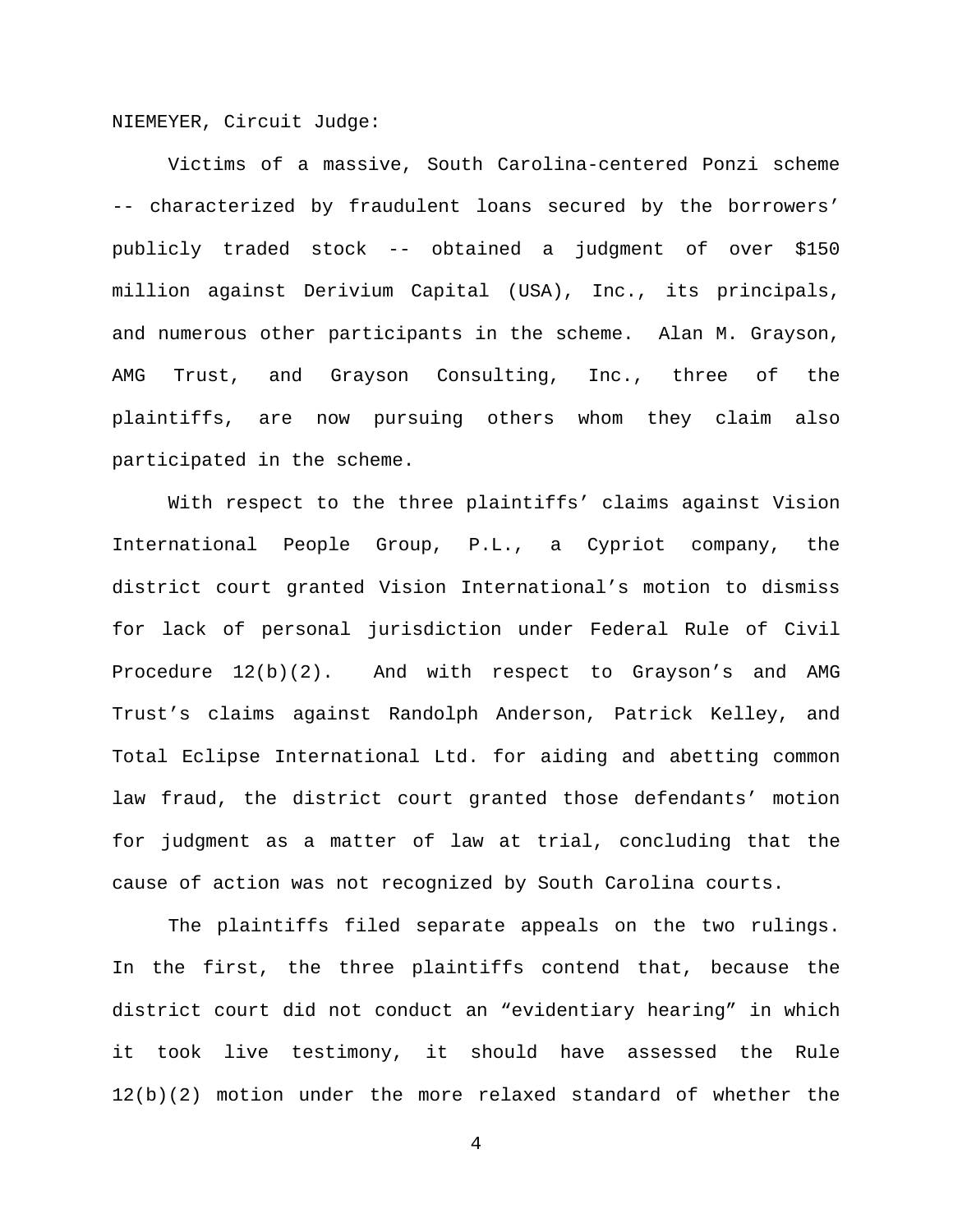plaintiffs had made a prima facie showing of personal jurisdiction over Vision International rather than under the more demanding standard that the district court applied, which required them to prove facts demonstrating personal jurisdiction by a preponderance of the evidence. And in the second, Grayson and AMG Trust contend that the district court erred in dismissing their claims for aiding and abetting fraud, maintaining that South Carolina recognized the cause of action in Connelly v. State Co., 149 S.E. 266 (S.C. 1929).

We consolidated the two appeals by order dated August 26, 2015, and now affirm on both. We conclude that, because the parties engaged in full discovery on the jurisdictional issue and fully presented the relevant evidence to the district court, the court properly addressed Vision International's Rule 12(b)(2) motion by weighing the evidence, finding facts by a preponderance of the evidence, and determining as a matter of law whether the plaintiffs carried their burden of demonstrating personal jurisdiction over Vision International. We also agree with the district court's conclusion that South Carolina has not recognized a cause of action for aiding and abetting common law fraud and that it is not our role as a federal court to so expand state law.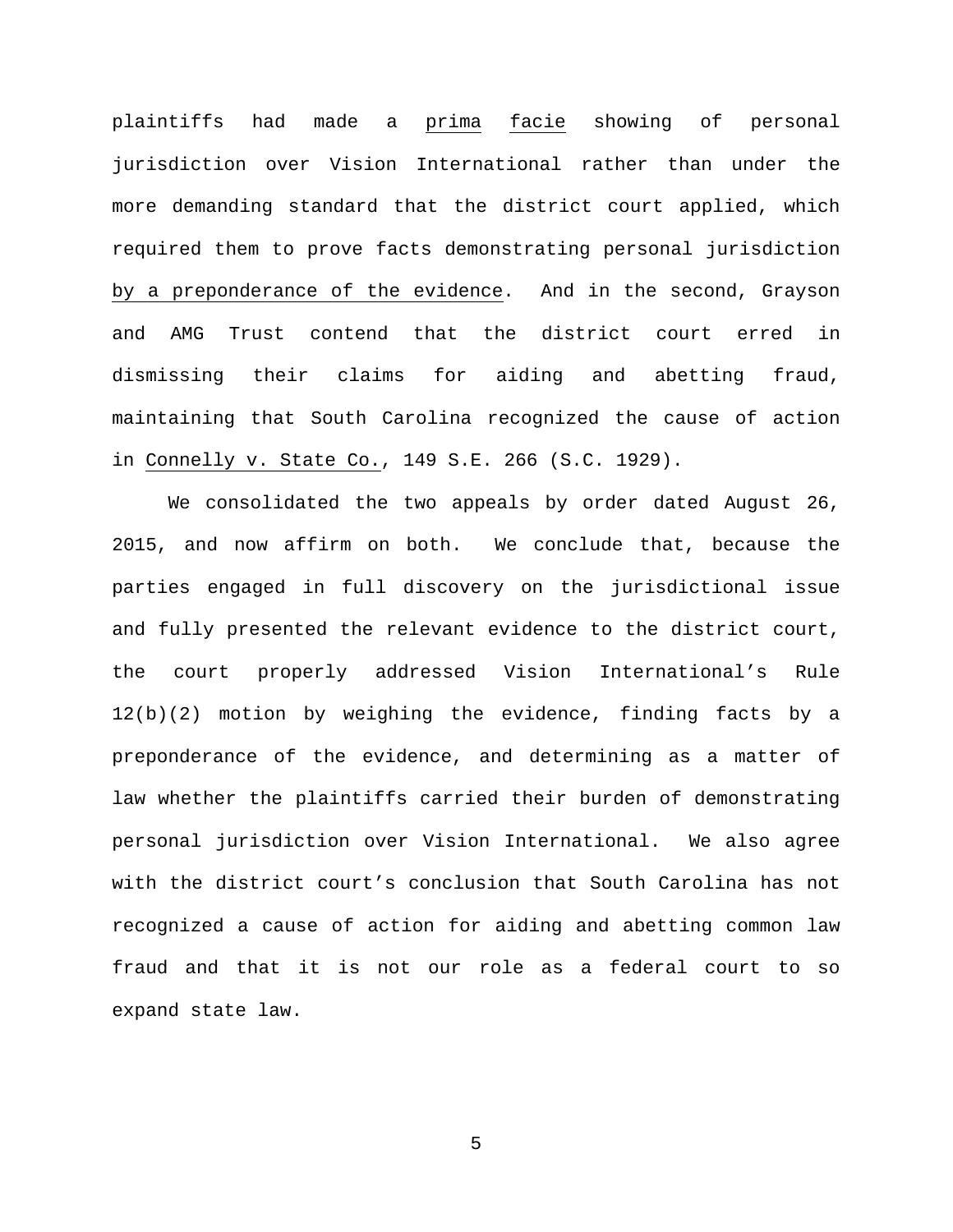Under the fraud scheme referred to as the 90% Stock Loan Program, which began in 1997, borrowers delivered their publicly traded stock to Derivium as collateral for loans in amounts up to 90% of the stock's market value. Because the loans were nonrecourse loans, the borrowers could, at the loan's maturity date of usually three years, surrender the stock with no further obligation to pay the loan -- an attractive option if, at that time, the stock's value had depreciated. Alternatively, they could pay the loan and demand return of the stock -- an attractive option if, at that time, the stock's value had appreciated. It was, for the borrowers, thought to be a no-lose proposition.

But the full, undisclosed details of the program, which was designed and implemented largely by Charles Cathcart and Yuri Debevc, two of Derivium's principals, involved Derivium's misuse of the stock. Indeed, the principals sold the stock to fund their personal investments in high-risk venture capital opportunities, and, in the process, they realized substantial personal income from commissions on the stock sales. Although they hoped for yet larger returns on their investments, all but one of the personal investments failed, and Derivium was unable to return the borrowers' stock at the loan maturity dates because it had maintained no capital reserves and had entered

I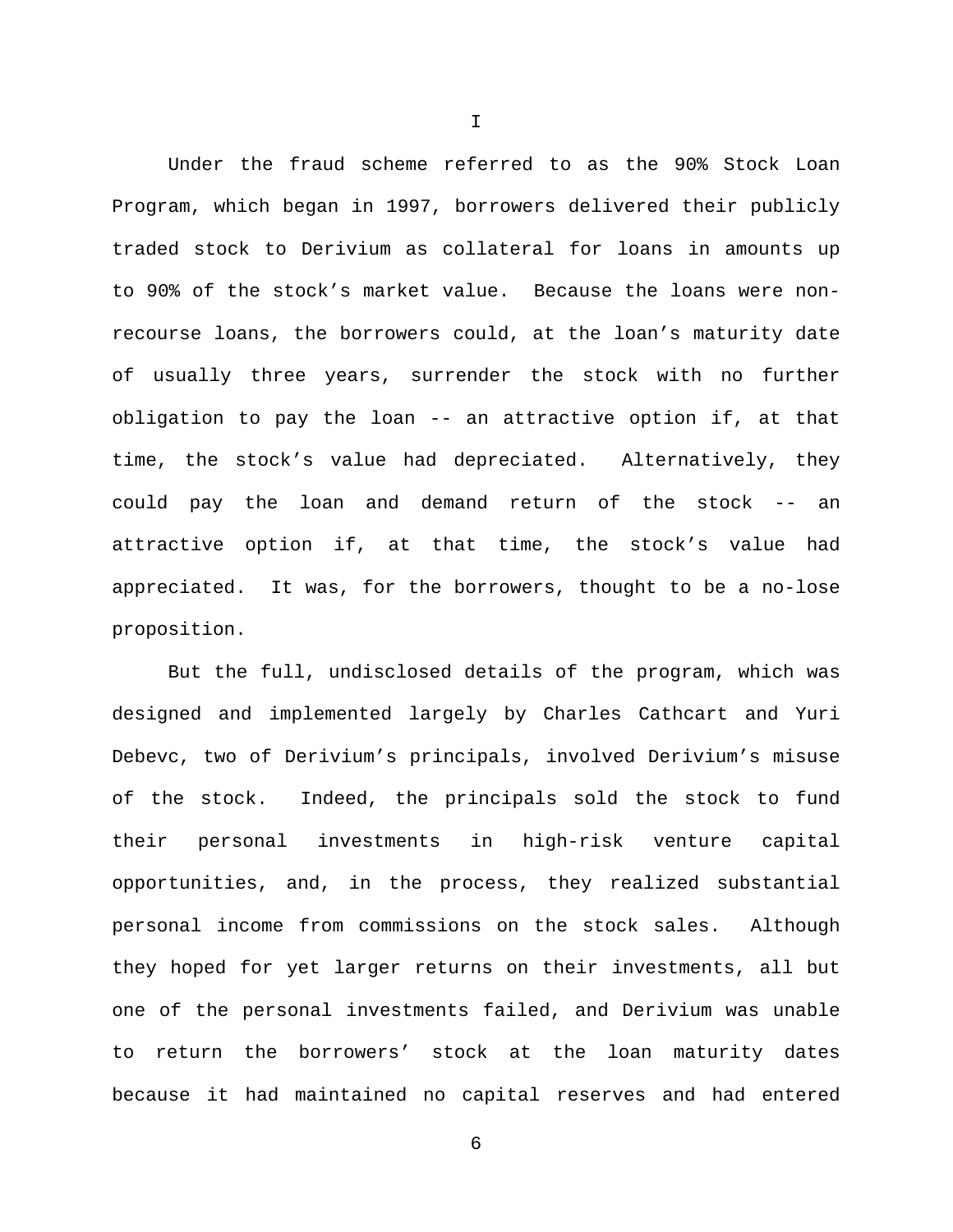into no derivative transactions to hedge against losses. Consequently, to cover the losses, the principals continued to solicit stock from new borrowers and enter into new 90% loans for years after the principals knew that the entire scheme would eventually collapse.

Derivium went into bankruptcy in 2005, and victims of the fraud began commencing actions in 2007 against Derivium, its principals, and other employees and related companies implicated in the scheme. There were more than 50 defendants in these actions. With respect to some of the defendants, the district court consolidated the actions for discovery and trial, and, following trial, a jury returned a verdict in favor of the plaintiffs in the amount of \$150,478,525.29. The judgment entered on that verdict was affirmed on appeal.

The plaintiffs in the present appeals then began pursuing claims that had been stayed by the district court pending the outcome of the principal trial. One of the defendants in these resumed cases, Vision International, a Cyprus-based company engaged in distributing health and beauty products outside of the United States, filed a motion to dismiss under Rule  $12(b)(2)$ for lack of personal jurisdiction over it. To support its motion, Vision International included deposition excerpts, affidavits, and other documents developed during full discovery, as well as a memorandum of law, to demonstrate that the court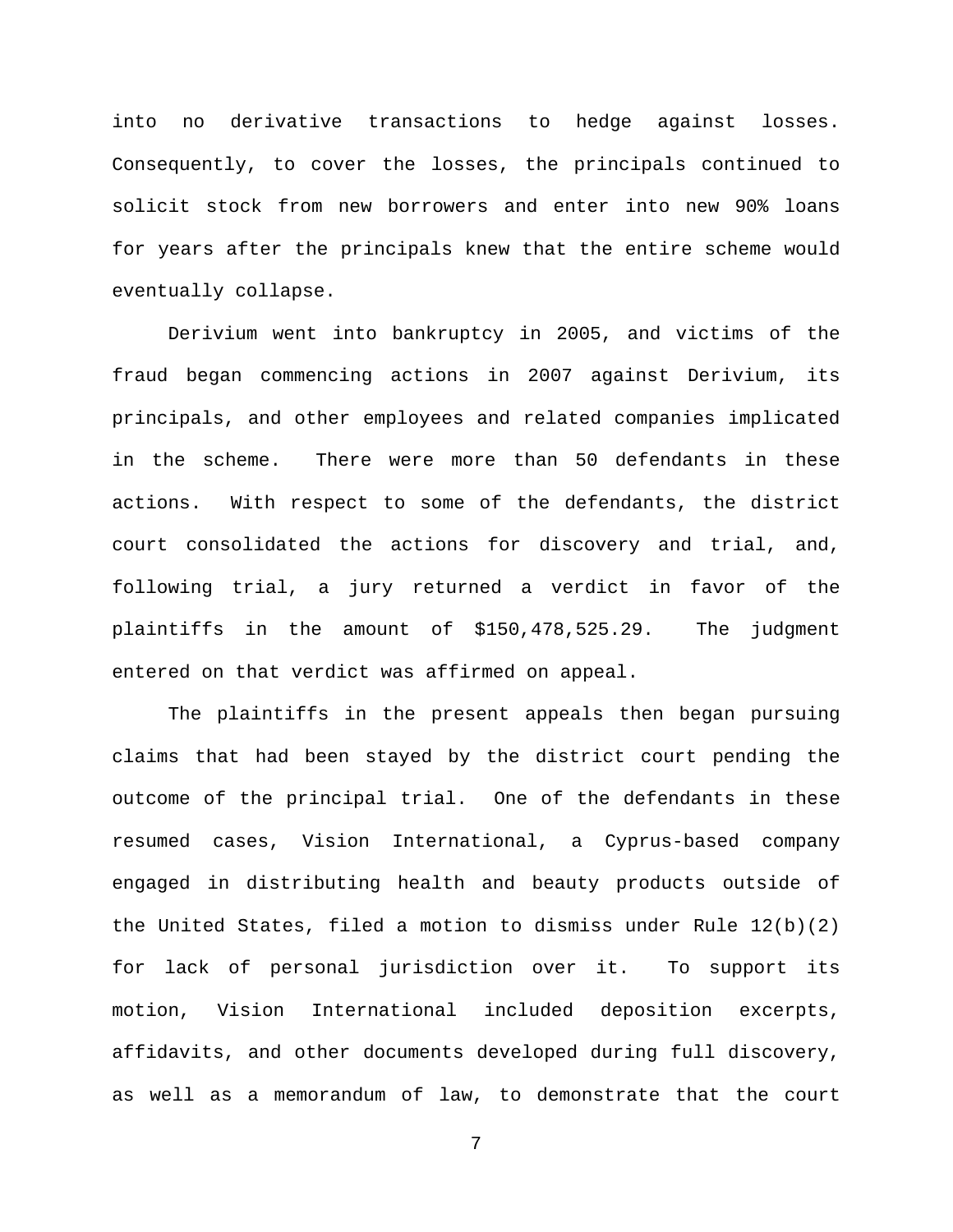lacked jurisdiction. To support their response, the plaintiffs included more than 120 exhibits, likewise consisting of deposition transcripts, affidavits, interrogatory answers, and documentary evidence, as well as a memorandum of law, to demonstrate that Vision International had sufficient contacts with South Carolina and the United States generally. See S.C. Code Ann. § 36-2-803 (South Carolina's long-arm statute); Fed. R. Civ. P. 4(k)(2) (a so-called federal long-arm "statute"). The plaintiffs argued in their memorandum of law that both Vision International's CEO and its Legal Advisor had participated in the Ponzi scheme in South Carolina and California. The district court conducted a hearing on the motion on July 1, 2013, and neither side asked to present any further evidence, including any live testimony. Following the hearing, the district court granted Vision International's motion to dismiss, concluding that the plaintiffs had failed to meet their burden of proving, by a preponderance of the evidence, facts demonstrating personal jurisdiction over Vision International.

During the subsequent trial against Anderson, Kelley, and Total Eclipse, the district court granted the defendants' motion for judgment as a matter of law with respect to Grayson's and AMG Trust's claims for aiding and abetting fraud, reasoning that no such cause of action existed under South Carolina law. After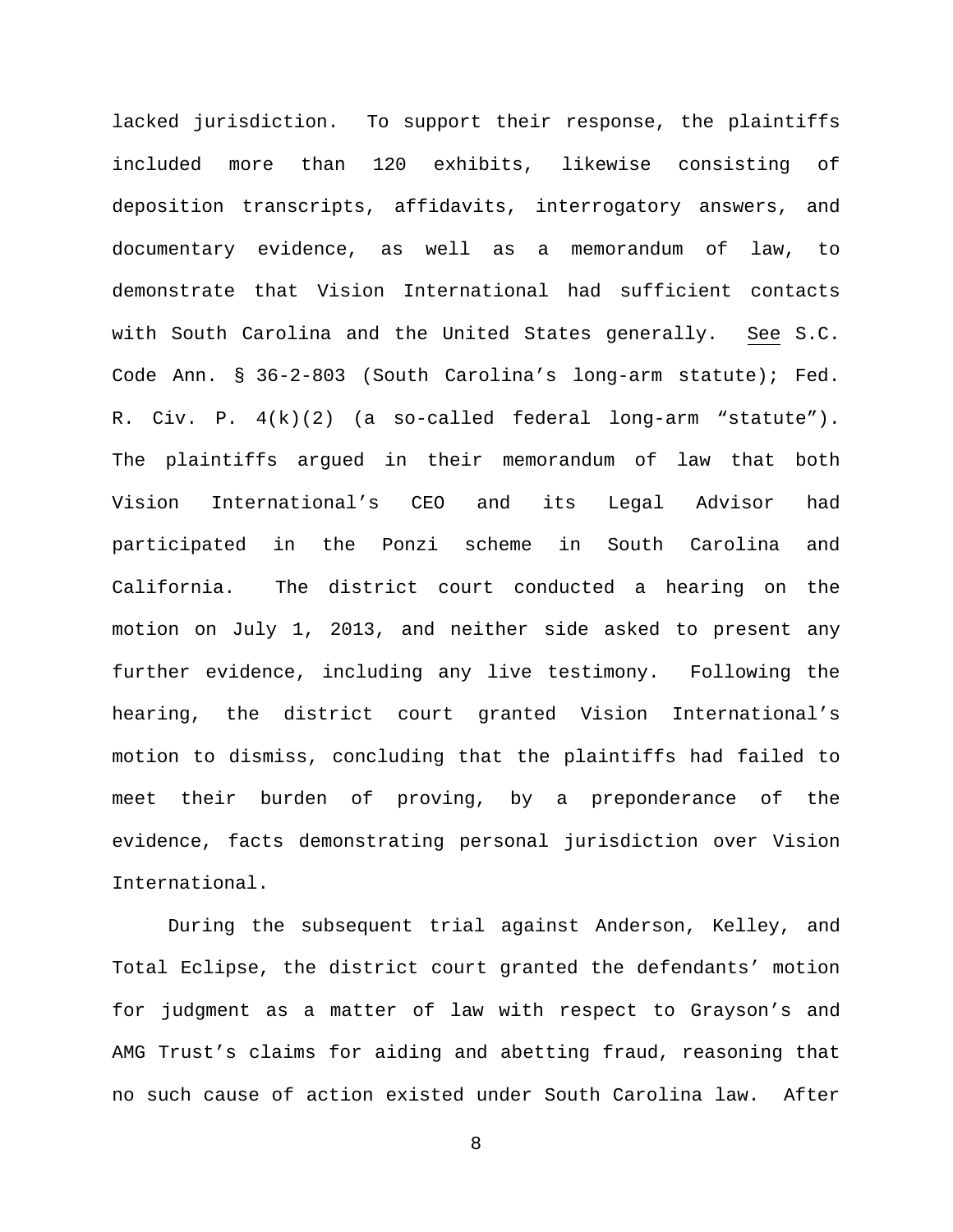the district court dismissed the aiding and abetting claims, the jury found in favor of those defendants on the remaining claims.

On appeal, the plaintiffs challenge (1) the district court's procedure for dismissing their claims against Vision International for lack of personal jurisdiction, and (2) the district court's ruling dismissing the claims against Anderson, Kelley, and Total Eclipse for aiding and abetting common law fraud.

#### II

On the personal jurisdiction issue, the plaintiffs contend that the district court erred in granting Vision International's motion to dismiss because the court "did not conduct an evidentiary hearing to resolve the conflicting evidence." As a consequence, they argue, the district court erred in failing to recognize that, in that circumstance, they "only needed to make a prima facie showing to establish jurisdiction" and thus that their evidence had to be taken in the light most favorable to them. Rather than applying the prima facie standard, they argue, the district court "weighed and considered the evidence" and applied a more difficult standard, from the plaintiffs' point of view, by imposing on them the burden of proving facts demonstrating jurisdiction by a preponderance of the evidence. The plaintiffs maintain that only by applying the more rigorous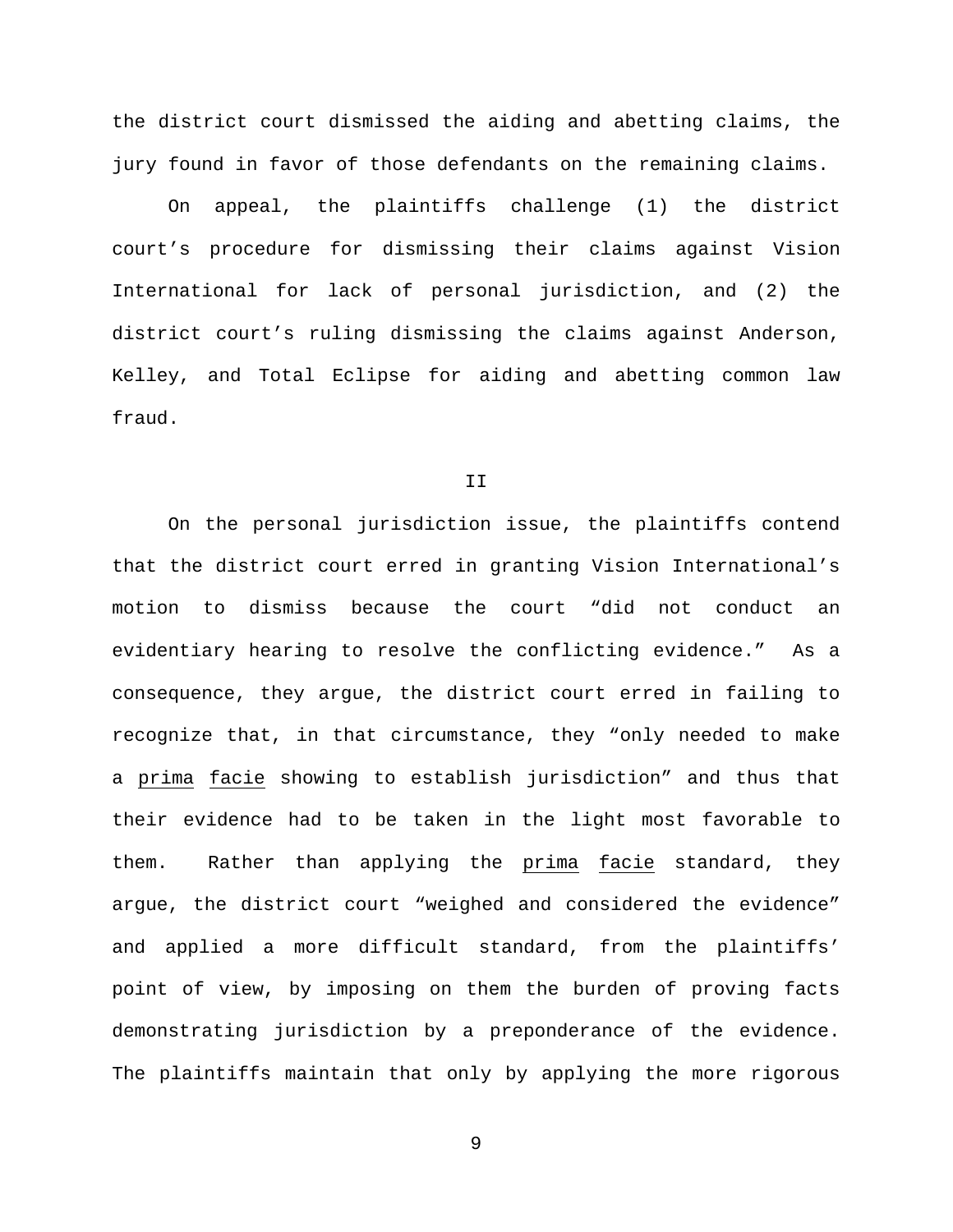preponderance of the evidence standard was the district court able to grant Vision International's Rule 12(b)(2) motion to dismiss.

Vision International contends that the district court correctly held the plaintiffs to the preponderance of the evidence standard and, in applying that standard, correctly found that: (1) no evidence existed to show that Vision International availed itself of the privilege of conducting business in South Carolina; (2) no evidence existed to show that Vision International had any contacts with South Carolina or with the United States generally; and, more specifically, (3) no evidence existed to show that actions taken by two of Vision International's employees in furtherance of the loan scheme fell within the scope of their employment or were otherwise imputable to Vision International.

# A

Addressing the plaintiffs' procedural arguments first, we note that the Federal Rules of Civil Procedure do not provide specific procedures for a district court's disposition of pretrial motions filed under Rule 12(b)(2). Nonetheless, the general principles governing an appropriate procedure are wellestablished.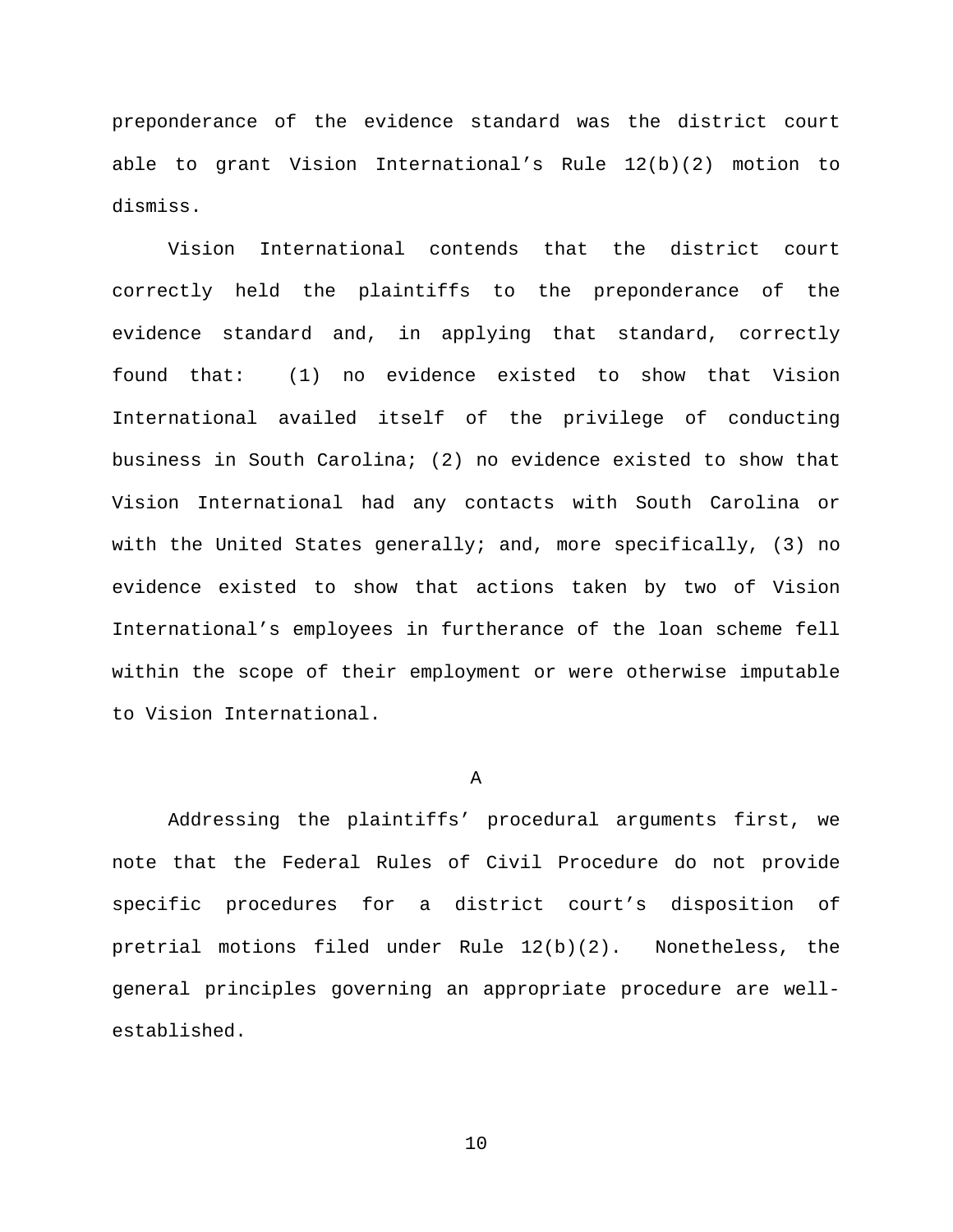Under Rule 12(b)(2), a defendant must affirmatively raise a personal jurisdiction challenge, but the plaintiff bears the burden of demonstrating personal jurisdiction at every stage following such a challenge. See Combs v. Bakker, 886 F.2d 673, 676 (4th Cir. 1989). And a Rule 12(b)(2) challenge raises an issue for the court to resolve, generally as a preliminary matter. Id. ("[T]he jurisdictional question thus raised [under Rule 12(b)(2)] is one for the judge"). Indeed, only when a material jurisdictional fact is disputed and that fact overlaps with a fact that needs to be resolved on the merits by a jury might a court defer its legal ruling on personal jurisdiction to let the jury find the overlapping fact. Cf. Adams v. Bain, 697 F.2d 1213, 1219 (4th Cir. 1982) (noting that, "where the jurisdictional facts are intertwined with the facts central to the merits of the dispute," deferring resolution of that factual dispute to a proceeding on the merits "is the better view").

The plaintiff's burden in establishing jurisdiction varies according to the posture of a case and the evidence that has been presented to the court. For example, when the court addresses the personal jurisdiction question by reviewing only the parties' motion papers, affidavits attached to the motion, supporting legal memoranda, and the allegations in the complaint, a plaintiff need only make a prima facie showing of personal jurisdiction to survive the jurisdictional challenge.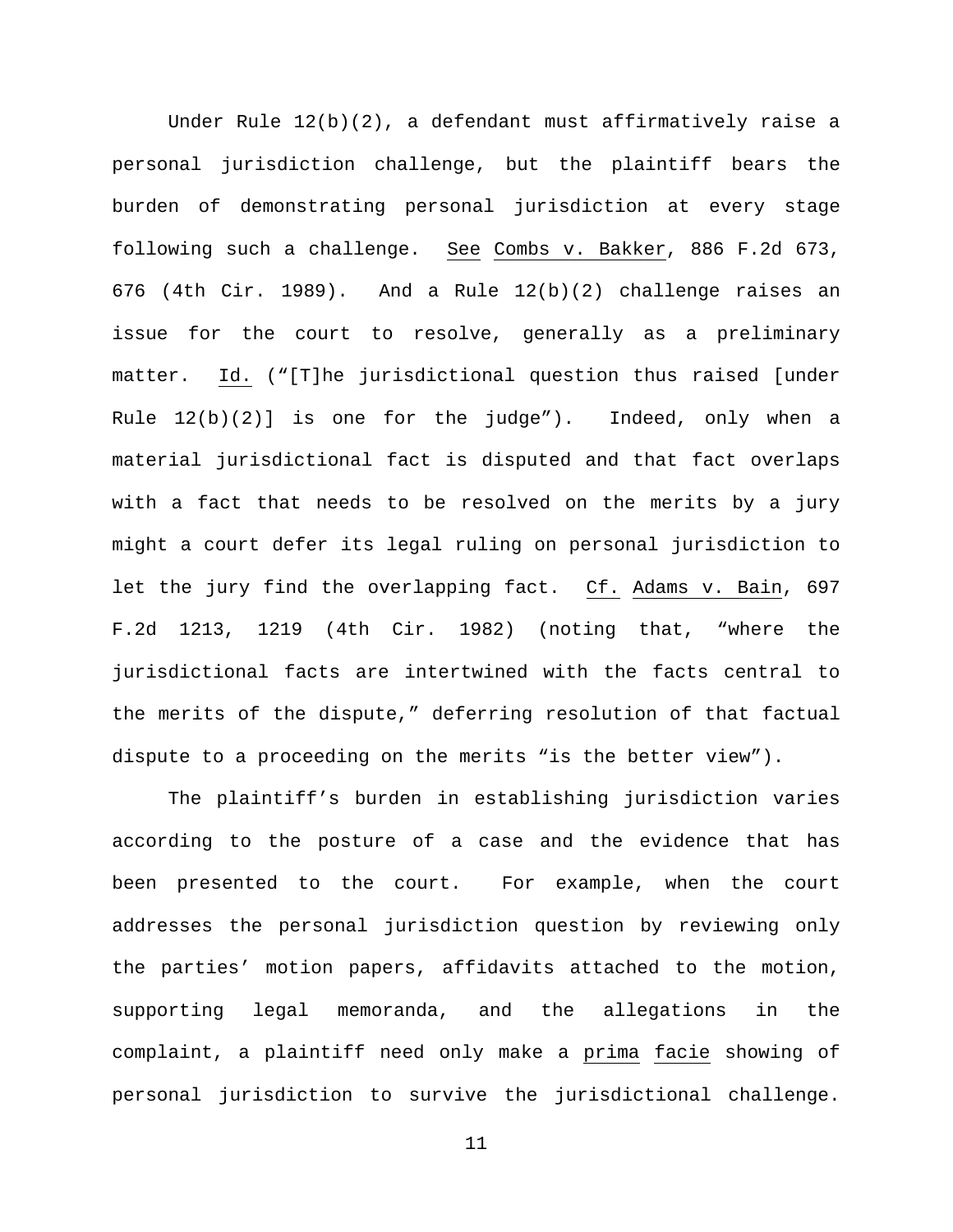Combs, 886 F.2d at 676; see also Mylan Labs., Inc. v. Akzo, N.V., 2 F.3d 56, 62 (4th Cir. 1993) (explaining how courts may consider affidavits from any party when applying the prima facie standard). When determining whether a plaintiff has made the requisite prima facie showing, the court must take the allegations and available evidence relating to personal jurisdiction in the light most favorable to the plaintiff. See Combs, 886 F.2d at 676; Mylan Labs., 2 F.3d at 60. Ultimately, however, a plaintiff must establish facts supporting jurisdiction over the defendant by a preponderance of the evidence. Combs, 886 F.2d at 676 (noting that "the burden [is] on the plaintiff ultimately to prove the existence of a ground for jurisdiction by a preponderance of the evidence"). And because defendants file Rule 12(b)(2) motions precisely because they believe that they lack any meaningful contacts with the forum State where the plaintiff has filed suit, the better course is for the district court to follow a procedure that allows it to dispose of the motion as a preliminary matter.

To be sure, we have previously stated that, if a court requires the plaintiff to establish facts supporting personal jurisdiction by a preponderance of the evidence prior to trial, it must conduct an "evidentiary hearing." See, e.g., New Wellington Fin. Corp. v. Flagship Resort Dev. Corp., 416 F.3d 290, 294 n.5 (4th Cir. 2005) ("[P]laintiff[s] must eventually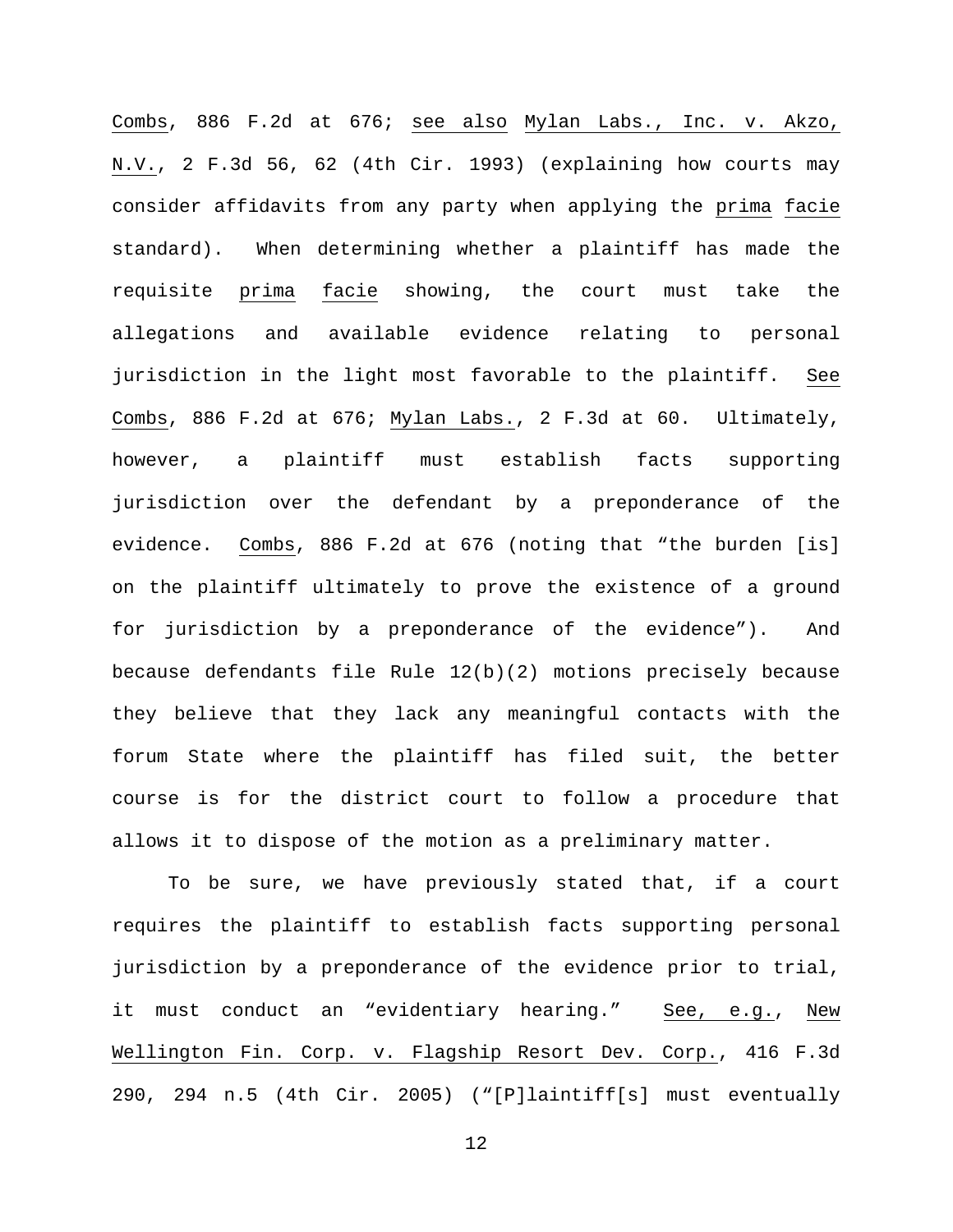prove the existence of personal jurisdiction by a preponderance of the evidence, either at trial or at a pretrial evidentiary hearing" (quoting Prod. Grp. Int'l v. Goldman, 337 F. Supp. 2d 788, 793 n.2 (E.D. Va. 2004) (internal quotation marks omitted))). But contrary to the plaintiffs' position, an "evidentiary hearing" does not automatically involve or require live testimony. See, e.g., Boit v. Gar-Tec Prods., Inc., 967 F.2d 671, 676 (1st Cir. 1992) (noting how, in the personal jurisdiction context, "[n]ot all 'evidentiary hearings,' . . . involve evidence 'taken orally in open court'" (quoting Fed. R. Civ. P.  $43(a))$ ; id. at  $676-77$  (noting that, to apply the preponderance of the evidence standard before trial, "a court may take most of the evidence . . . by affidavits, authenticated documents, answers to interrogatories or requests for admissions, and depositions"); see also Fed. R. Civ. P. 43(c) (providing that courts may "hear" motions "on affidavits or . . . wholly or partly on oral testimony or on depositions"). Rather, an "evidentiary hearing" requires only that the district court afford the parties a fair opportunity to present both the relevant jurisdictional evidence and their legal arguments. Once the court has provided that opportunity, it must hold the plaintiff to its burden of proving facts, by a preponderance of the evidence, that demonstrate the court's personal jurisdiction over the defendant.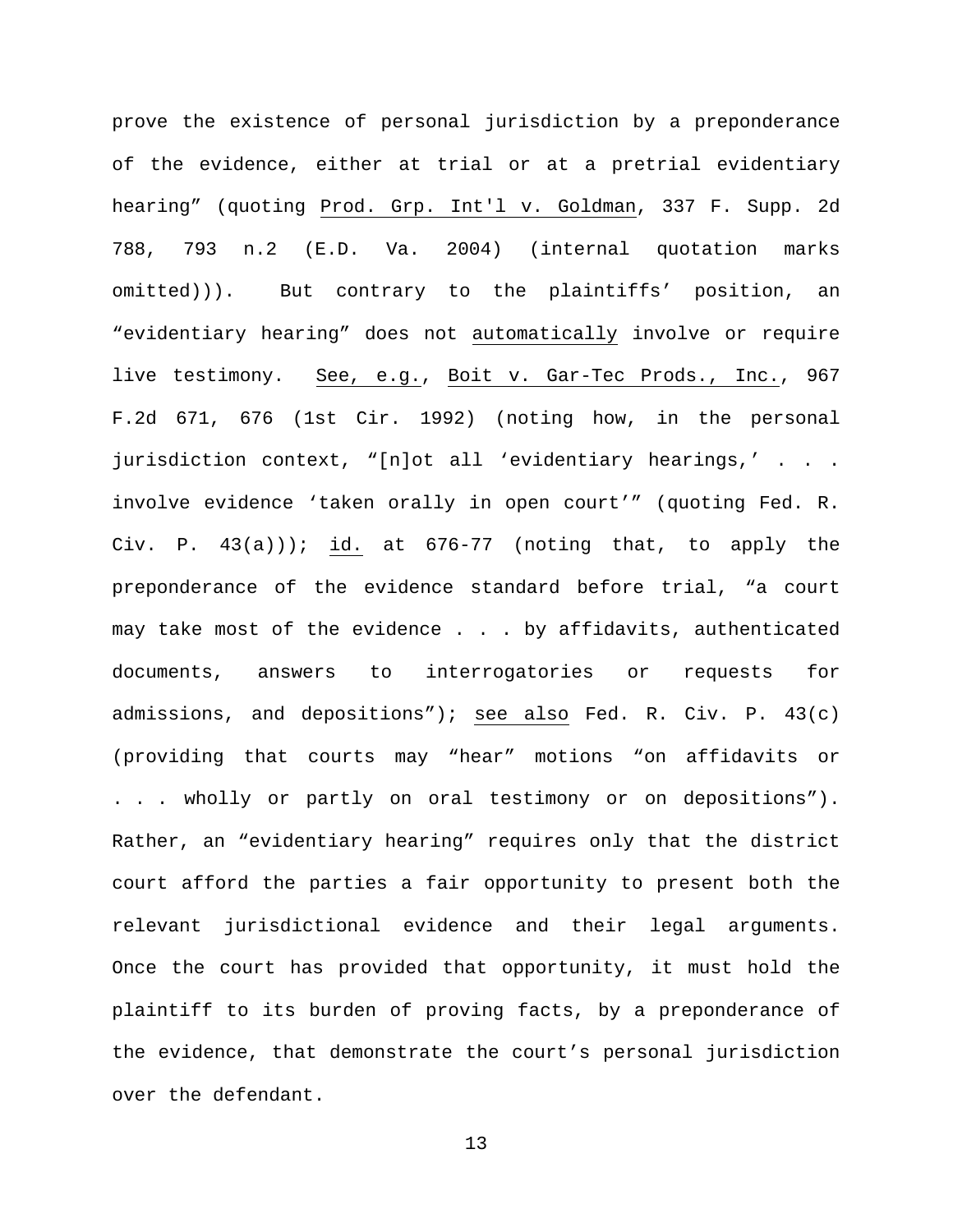As with many pretrial motions, a court has broad discretion to determine the procedure that it will follow in resolving a Rule  $12(b)(2)$  motion. If the court deems it necessary or appropriate, or if the parties so request, it may conduct a hearing and receive, or not, live testimony. It may also consider jurisdictional evidence in the form of depositions, interrogatory answers, admissions, or other appropriate forms. But we see no reason to impose on a district court the hard and fast rule that it must automatically assemble attorneys and witnesses when doing so would ultimately serve no meaningful purpose. Creating such needless inefficiency would undermine a principal purpose of the Federal Rules of Civil Procedure "to secure the just, speedy, and inexpensive determination of every action and proceeding." Fed. R. Civ. P. 1.

At bottom, a district court properly carries out its role of disposing of a pretrial motion under Rule 12(b)(2) by applying procedures that provide the parties with a fair opportunity to present to the court the relevant facts and their legal arguments before it rules on the motion.

In this case, Vision International filed a Rule 12(b)(2) motion to dismiss for lack of personal jurisdiction following the completion of a full discovery process. In support of its motion, it included numerous excerpts from depositions, exhibits, affidavits, and similar evidence for consideration by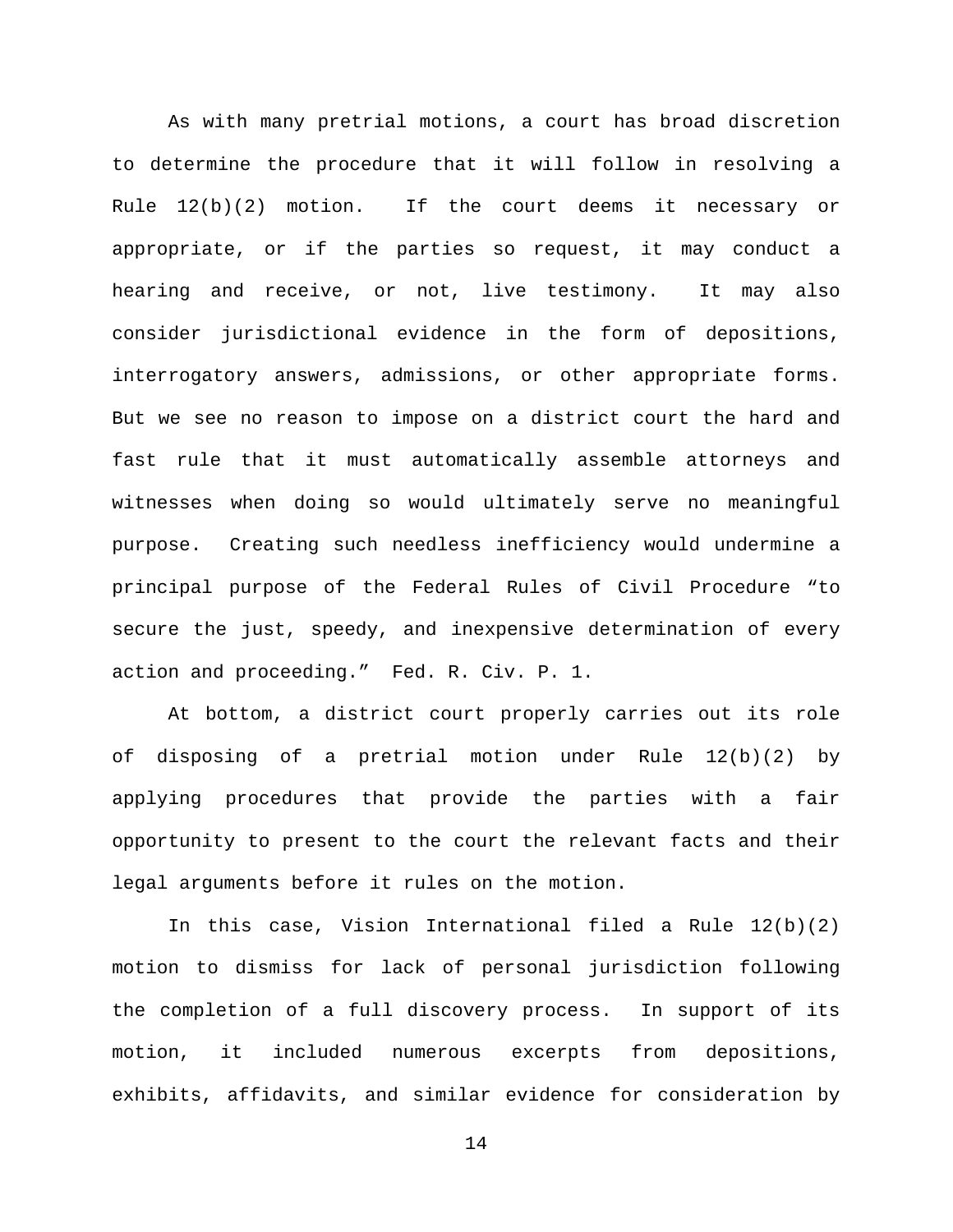the court. Supporting their opposition to the motion, the plaintiffs filed over 120 exhibits, including deposition transcripts, affidavits, interrogatory answers, and documentary evidence. Both sides also filed extensive memoranda of law. After the parties completed their submissions, the district court conducted a hearing on the motion on July 1, 2013, and, after receiving argument, took the motion under advisement. At the hearing, no party proffered, nor did the court request, more evidence, and no party requested to present live testimony. Presumably, the parties and the court were satisfied that the court had before it all the relevant evidence from which to make its decision. And, in this case, the evidence was substantial. Following this procedure, the district court found facts by a preponderance of the evidence and, based on those facts, concluded as a matter of law that it lacked personal jurisdiction over Vision International.

We find no deficiency in the process that was followed by the district court and conclude that the district court correctly applied the preponderance of the evidence standard, rather than the prima facie standard, in finding facts. Because full discovery had been conducted and the relevant evidence on jurisdiction had been presented to the court, the court appropriately considered the evidence and found the facts by a preponderance of the evidence. And even though a hearing was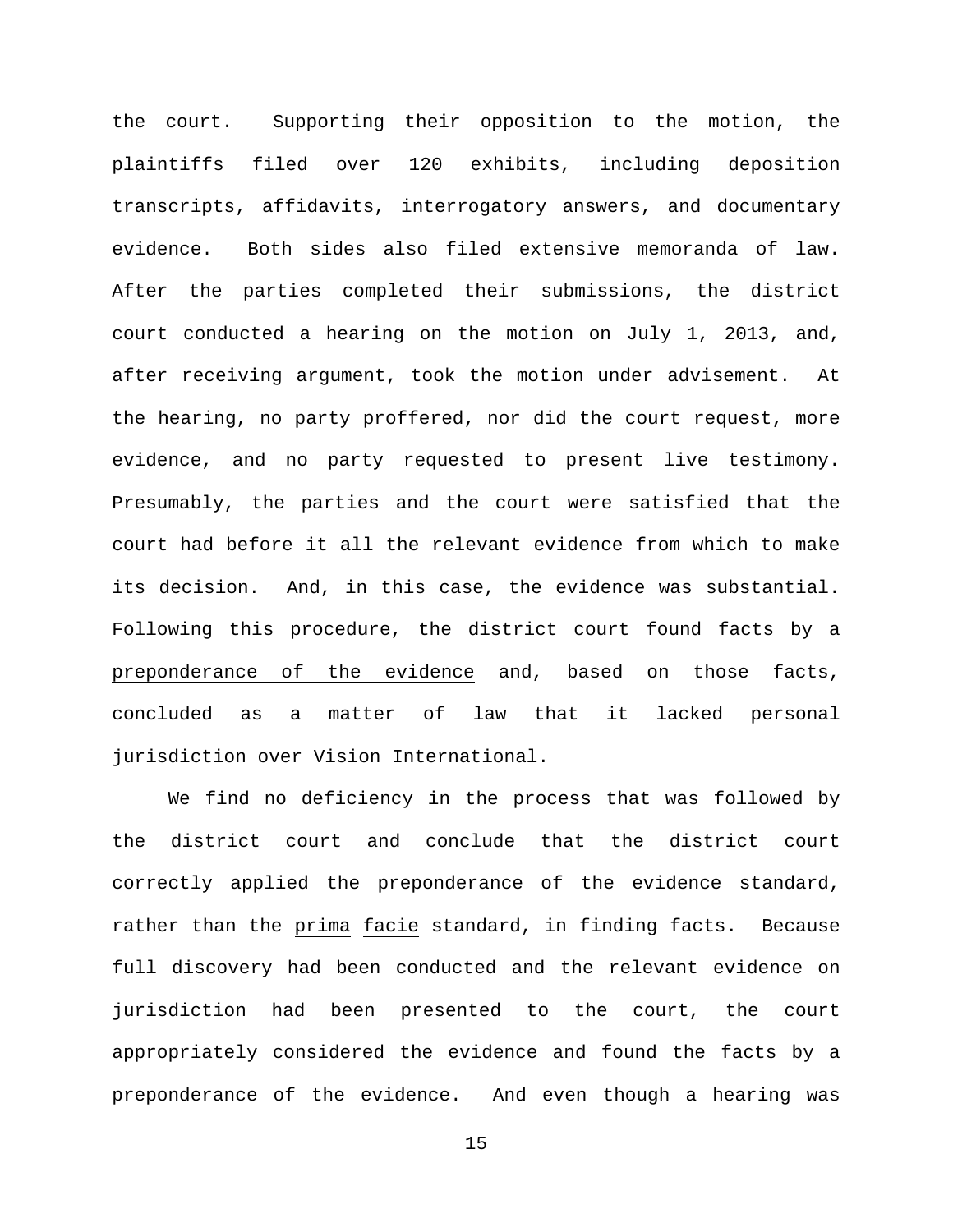not mandatory, the court also conducted one. No party ever claimed that the record was inadequately developed, that relevant evidence was missing, or that it was unable to fairly present its position. Accordingly, we find no error in the procedure that the district court followed or the standard that it applied for deciding Vision International's Rule 12(b)(2) motion.

B

On the merits of Vision International's Rule 12(b)(2) motion, the district court found that "there is no evidence that indicates that [Vision International's CEO Paul] Jarvis and [Vision International's Legal Advisor Ismini] Papacosta acted on Vision's behalf or in Vision's interest when they participated in the 90% Stock Loan Program." Moreover, it found that Vision International did not direct any of its activities to South Carolina, did not maintain any office or agent in South Carolina, did not own any property in South Carolina, and did not conduct any business with or communicate with anyone in South Carolina. At bottom, the court found that there was no evidence demonstrating that Vision International "purposefully availed itself of the privilege of conducting business in South Carolina" or that it had "any meaningful connection with the state." Accordingly, the court held that the plaintiffs failed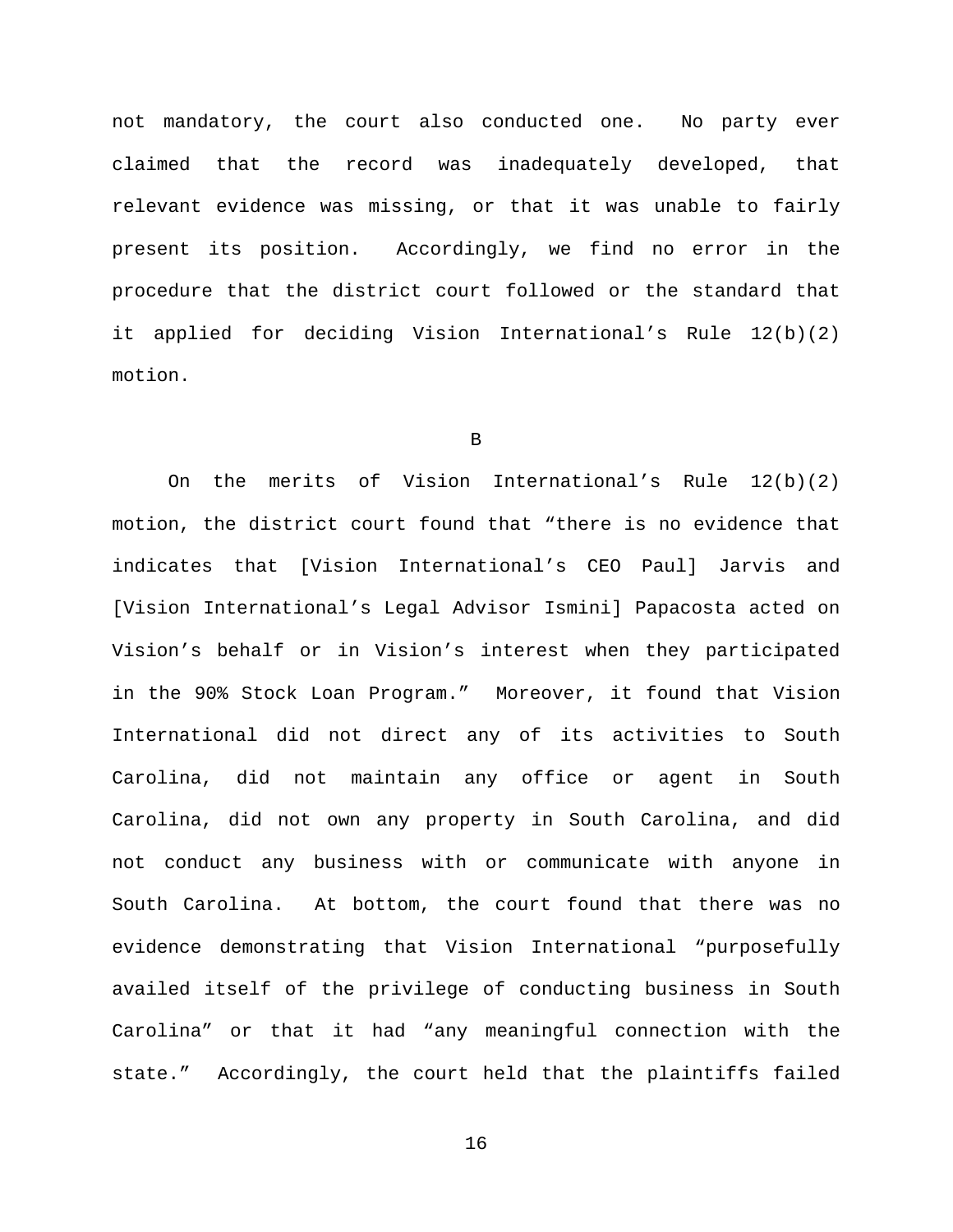to carry their "burden of proving, by a preponderance of the evidence, [the grounds to demonstrate] that personal jurisdiction [was] proper over Vision" under South Carolina's long-arm statute, South Carolina Code § 36-2-803. It also held that the plaintiffs failed to carry their burden under Federal Rule of Civil Procedure  $4(k)(2)$  of proving, by a preponderance of the evidence, that Vision International had sufficient contacts with the United States generally.

While the plaintiffs argue that the district court erred because the court did not construe the facts in favor of their position, harking back to the failure to apply the prima facie standard, they otherwise do not argue that the district court's factual findings were clearly erroneous or that its legal ruling on personal jurisdiction was erroneous. See Carefirst of Md., Inc. v. Carefirst Pregnancy Ctrs., Inc., 334 F.3d 390, 396 (4th Cir. 2003) ("We review de novo a dismissal for lack of personal jurisdiction, though we review any underlying factual findings for clear error" (citations omitted)).

We have already rejected the plaintiffs' procedural argument that the district court applied the wrong standard for finding facts and now we affirm the court's legal conclusion on the merits that it lacked personal jurisdiction over Vision International.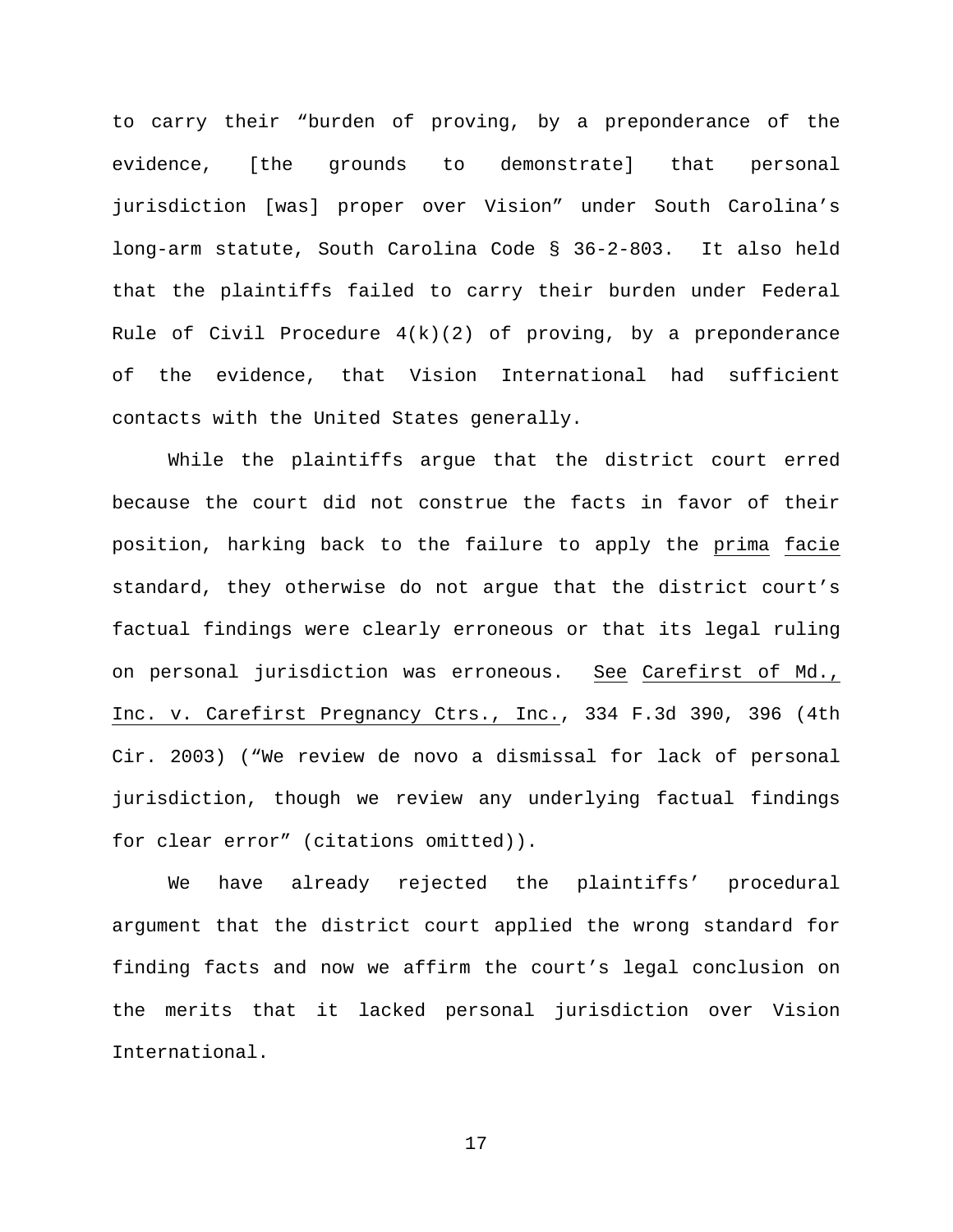Establishing personal jurisdiction over Vision International under South Carolina's long-arm statute required, as a first step, that the plaintiffs prove that the defendant had "purposefully availed itself of the privilege of conducting activities in [South Carolina]." See Consulting Eng'rs Corp. v. Geometric Ltd., 561 F.3d 273, 278 (4th Cir. 2009) (quoting ALS Scan, Inc. v. Digital Serv. Consultants, Inc., 293 F.3d 707, 712 (4th Cir. 2002)); see also ESAB Grp., Inc. v. Zurich Ins. PLC, 685 F.3d 376, 391 (4th Cir. 2012) ("Because the scope of South Carolina's long-arm statute is coextensive with the Due Process Clause, we proceed directly to the constitutional analysis" (citations omitted)). The record in this case, however, includes no evidence to support a claim that the plaintiffs did so.

To be sure, two of Vision International's employees, CEO Jarvis and Legal Advisor Papacosta, conducted some business in relation to the loan scheme while employed by Vision International, including contacting businesses and individuals in South Carolina using Vision International's fax machines and email accounts. But none of the extensive discovery in this case yielded any evidence that the two were acting on Vision International's behalf or in Vision International's interest when doing so. Their actions, in other words, did not fall within the scope of their employment with Vision International,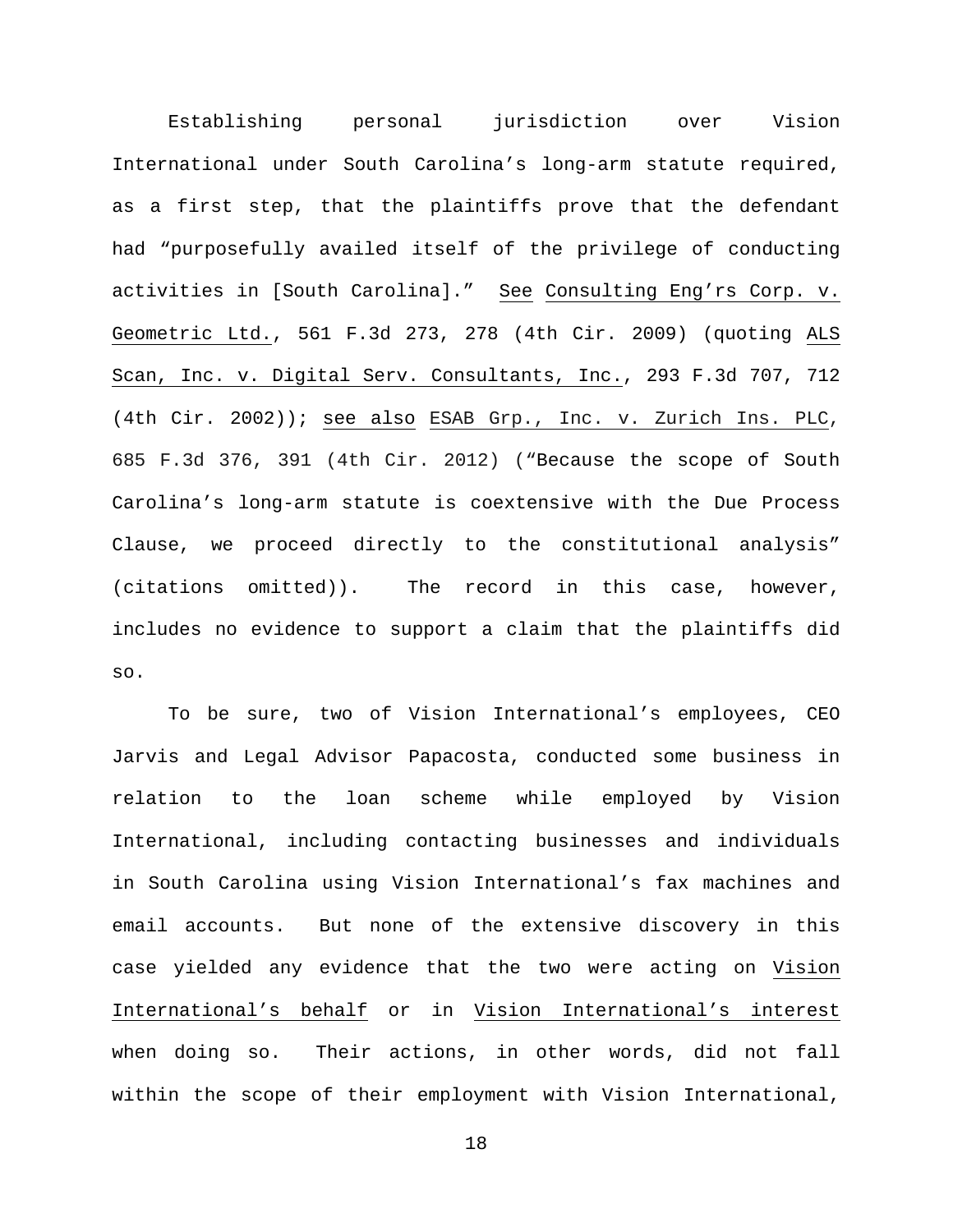which, as a company, was engaged in the business of distributing health and beauty products outside of the United States. See Young v. F.D.I.C., 103 F.3d 1180, 1190 (4th Cir. 1997) (applying South Carolina agency law in concluding that, "[i]f the employee acted for some independent purpose of his own," rather than "with the purpose of benefiting the employer," "the conduct falls outside the scope of his employment" and, thus, that a corporation cannot face vicarious liability for that employee's conduct). And insofar as no facts suggested that Jarvis and Papacosta acted within the scope of their employment, it follows that no dispute of fact could exist on that issue and that the district court correctly resolved this question of agency law in Vision International's favor. Because the plaintiffs relied entirely on the actions of these two employees to demonstrate jurisdiction, the court also concluded correctly that Vision International had not purposefully availed itself of the privilege of conducting business in South Carolina and that Vision International otherwise lacked any meaningful contacts with the State.

We also conclude that the district court did not err in rejecting the plaintiffs' reliance on their federal law claims to demonstrate personal jurisdiction over Vision International under Rule  $4(k)(2)$ . That Rule provides that, "[f]or a claim that arises under federal law, serving a summons or filing a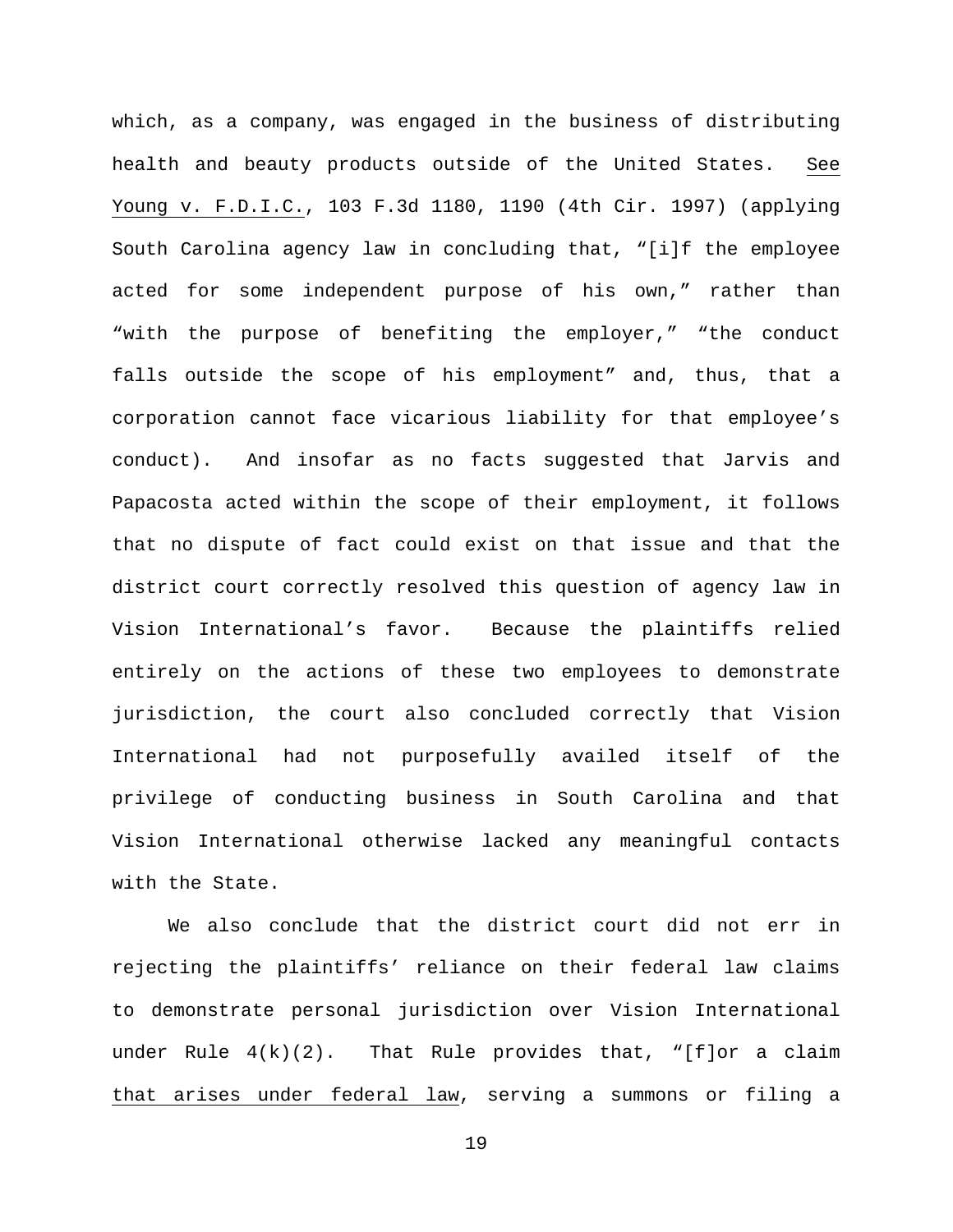waiver of service establishes personal jurisdiction over a defendant if: (A) the defendant is not subject to jurisdiction in any state's courts of general jurisdiction; and (B) exercising jurisdiction is consistent with the United States Constitution and laws." Fed. R. Civ. P. 4(k)(2) (emphasis added). Thus, if a plaintiff's claims arise under federal law, the plaintiff can invoke Rule  $4(k)(2)$  if it demonstrates that no State can exercise personal jurisdiction over the defendant but that the defendant's contacts with the United States as a whole support the exercise of jurisdiction consistent with the Constitution and laws of the United States. See Base Metal Trading, Ltd. v. OJSC "Novokuznetsky Aluminum Factory", 283 F.3d 208, 215 (4th Cir. 2002). Of course, if a plaintiff properly invokes Rule 4(k)(2), it can rely on pendent jurisdiction for its state law claims, so long as those claims arose under the same nucleus of operative facts. See ESAB Grp., Inc. v. Centricut, Inc., 126 F.3d 617, 628 (4th Cir. 1997).

In this case, the plaintiffs never argued, as they were required to do, that no State could exercise personal jurisdiction over Vision International. See Fed. R. Civ. P. 4(k)(2)(A). In fact, the plaintiffs discuss only whether South Carolina could exercise jurisdiction over Vision International, without mentioning Vision International's status in other States. See Base Metal Trading, 283 F.3d at 215 ("Base Metal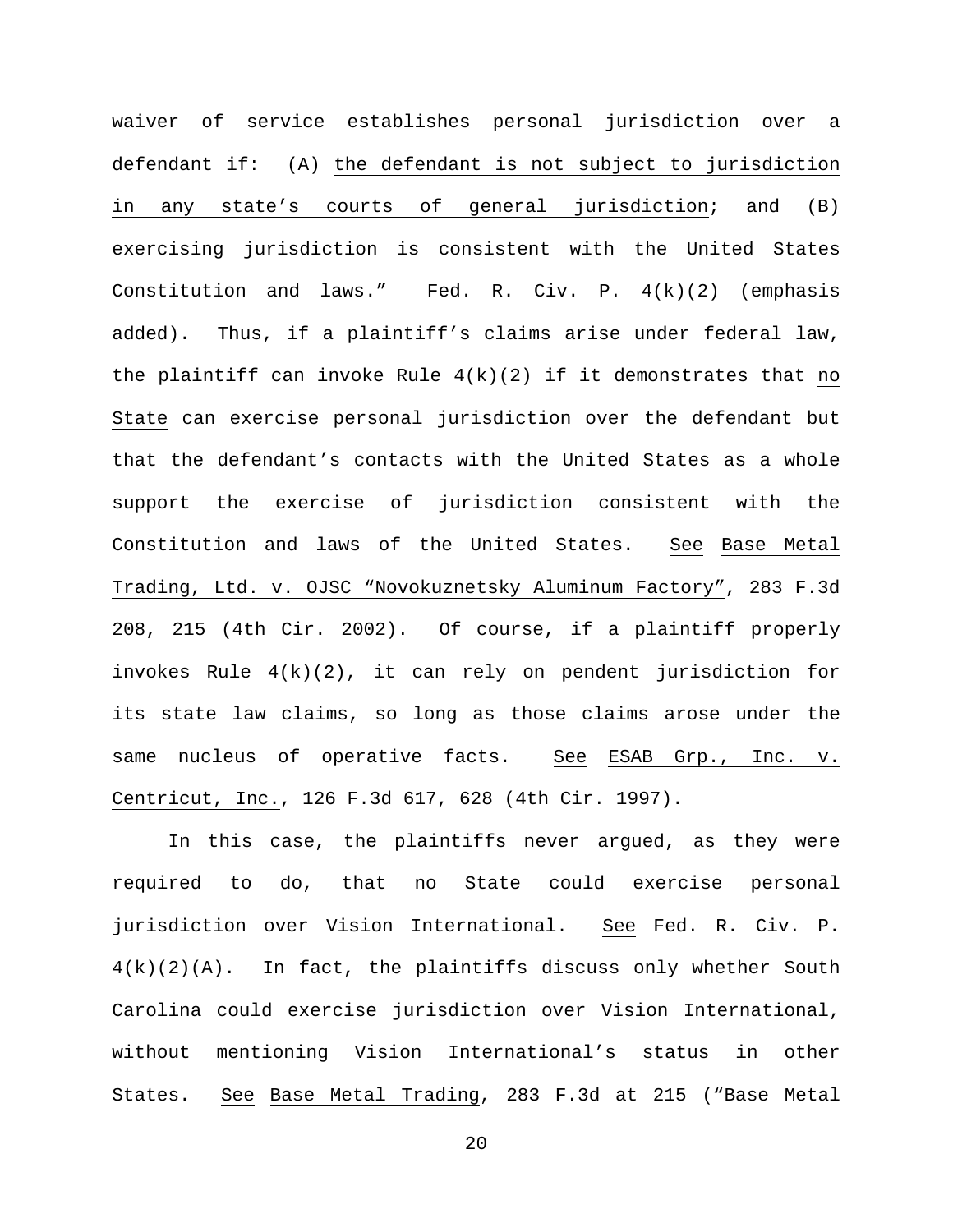has never attempted to argue that NKAZ is not subject to personal jurisdiction in any state. In fact, Base Metal continues to assert that personal jurisdiction over NKAZ is proper in Maryland as well as in other states"). In any event, the record shows that Jarvis' and Papacosta's personal contacts with businesses and individuals throughout the United States failed to establish jurisdiction under Rule 4(k)(2) over Vision International for the same reasons that those contacts proved insufficient to satisfy jurisdiction under South Carolina's long-arm statute. Their contacts involved conduct that exceeded the scope of their employment with Vision International and thus could not be imputed to Vision International.

Accordingly, we affirm the district court's ruling dismissing the claims against Vision International for lack of personal jurisdiction.

# III

Plaintiffs Grayson and AMG Trust also contend that the district court erred in granting judgment as a matter of law to Anderson, Kelley, and Total Eclipse on state common law claims that those defendants had aided and abetted common law fraud. The plaintiffs argue that the district court erred in concluding that no such cause of action exists under South Carolina law because the South Carolina Supreme Court long ago recognized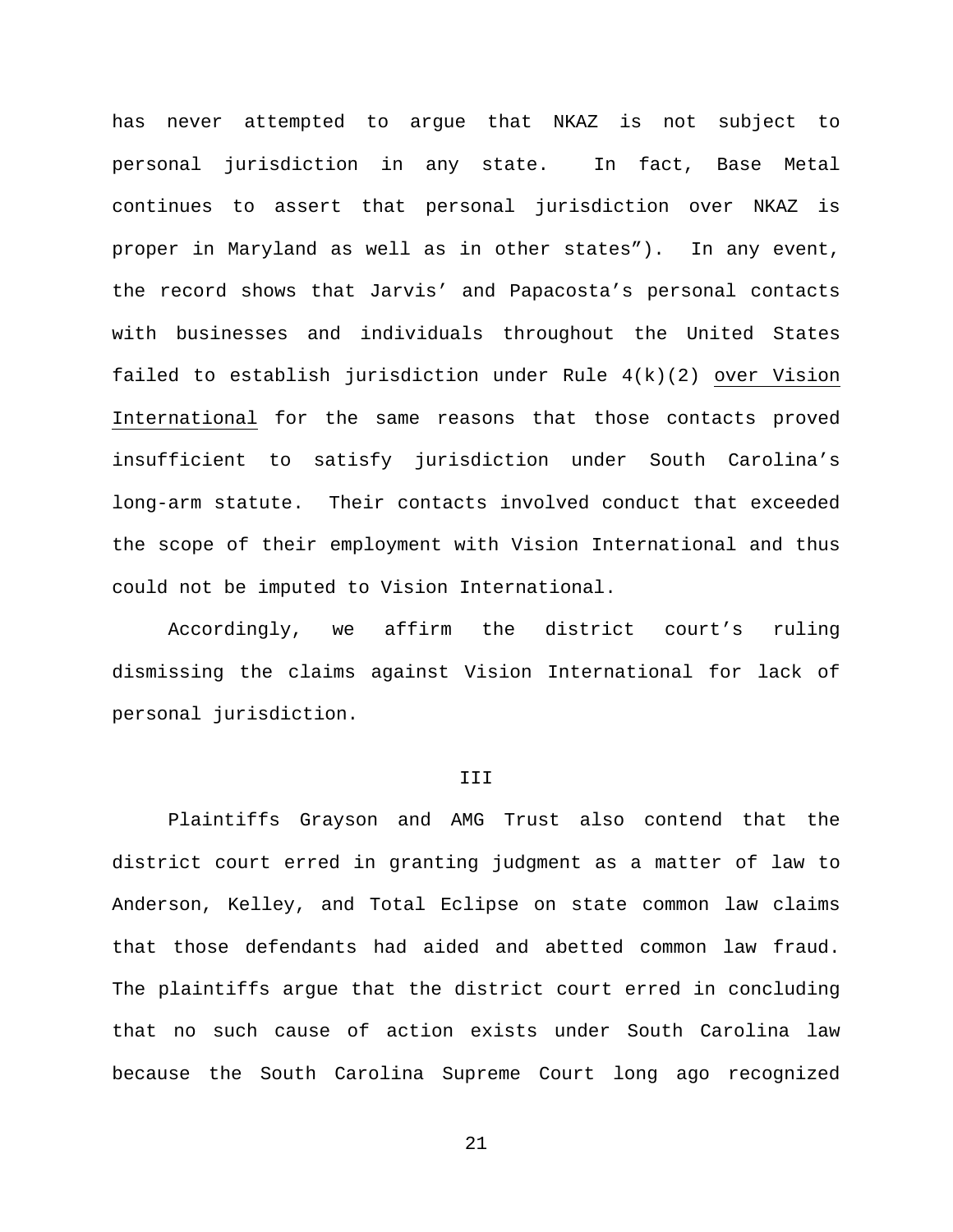this cause of action in Connelly v. State Co., 149 S.E. 266, 268 (S.C. 1929). We do not, however, read Connelly as the plaintiffs read it, and we have found no other case in which South Carolina has held that aiding and abetting common law fraud exists as a cause of action in the State.

In Connelly, the South Carolina Supreme Court held that, when a complaint charged two defendants jointly with the composition and publication of an allegedly libelous editorial, the defamation suit could be brought in the county of either defendant and therefore that the trial court did not err in refusing to transfer the case from the county of one defendant to the county of the other. 149 S.E. at 271. In affirming the trial court's refusal to transfer the action, the South Carolina Supreme Court said that it was "express[ing] no opinion as to the merit or demerit of the case, and no finding of the facts alleged." Id.

In claiming that Connelly recognizes a claim for aiding and abetting fraud, the plaintiffs point to language set forth in the trial court's opinion, which Connelly reprinted separately. That language quotes at length from a note in volume 1914C of the American Annotated Cases, which, in summarizing numerous cases from other States, stated, "[A]ll who aid, advise, countenance, or assist the commission of the tort are wrongdoers." Connelly, 149 S.E. at 268. But the trial court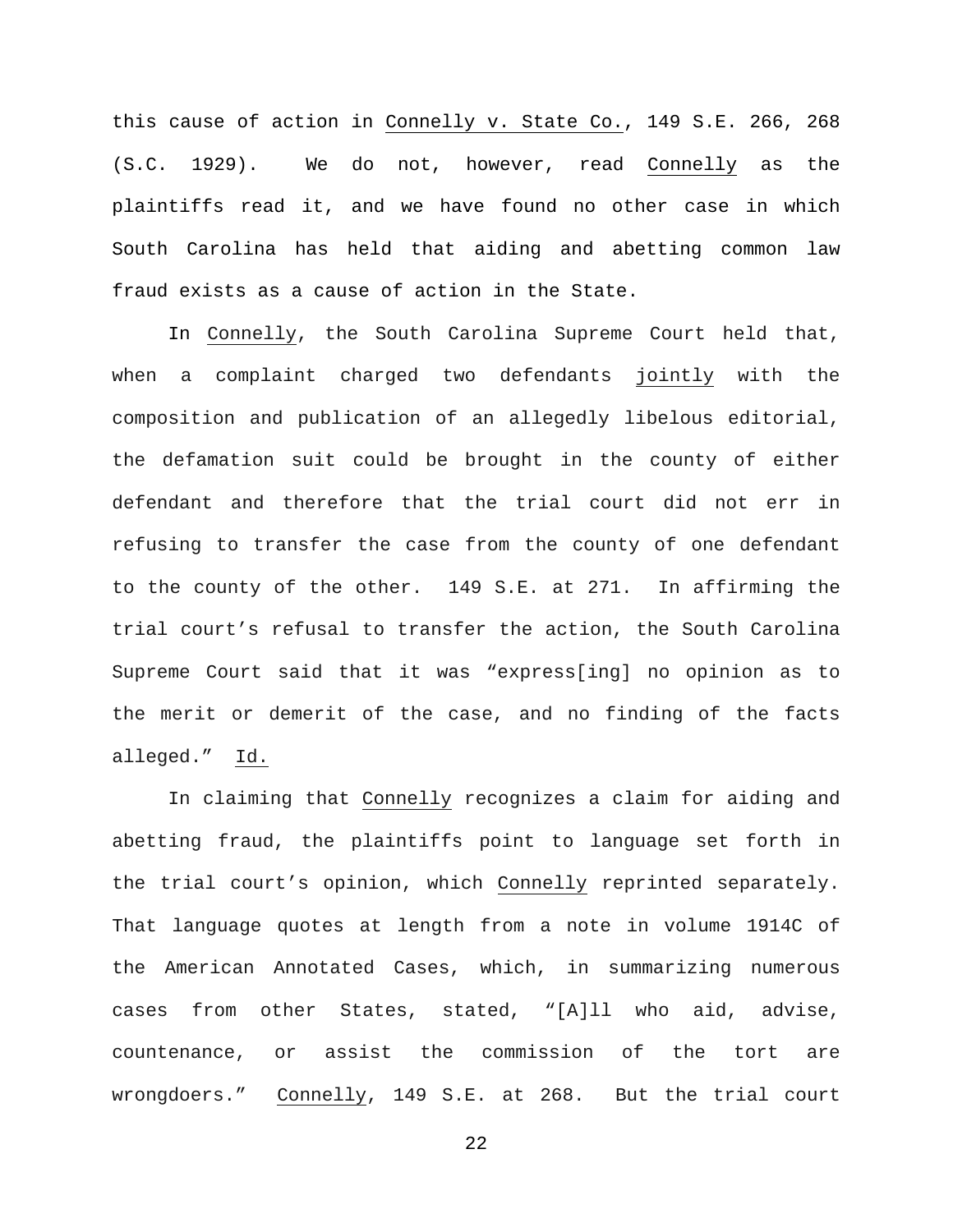did not adopt the language to formulate its holding, concluding only that, when two persons participate in the writing and publication of a libelous article, both are jointly liable and that a suit, therefore, could be brought in the county of either defendant. Id. at 270. Moreover, the language that the plaintiffs rely on was neither in the South Carolina Supreme Court's opinion nor was it approved by that court. Indeed, in affirming the trial court's refusal to transfer the case, the South Carolina Supreme Court stated, "We simply hold that, under the showing made, considered in the light of the law of this state governing such matters, it was the duty of [the trial judge] to refuse the motion to transfer . . . . " Id. at 271 (emphasis added).

The plaintiffs' assertion that Connelly constitutes "ample authority" to support a cause of action in South Carolina for aiding and abetting common law fraud borders on the frivolous.

To be sure, South Carolina courts have discussed aiding and abetting other specified conduct. See, e.g., Future Grp., II v. Nationsbank, 478 S.E.2d 45, 50 (S.C. 1996) (discussing "aiding and abetting a breach of fiduciary duty"); Broadmoor Apartments of Charleston v. Horwitz, 413 S.E.2d 9, 11 (S.C. 1991) (discussing aiding and abetting an "abuse of process"). But we have been unable to find any case that has held that aiding and